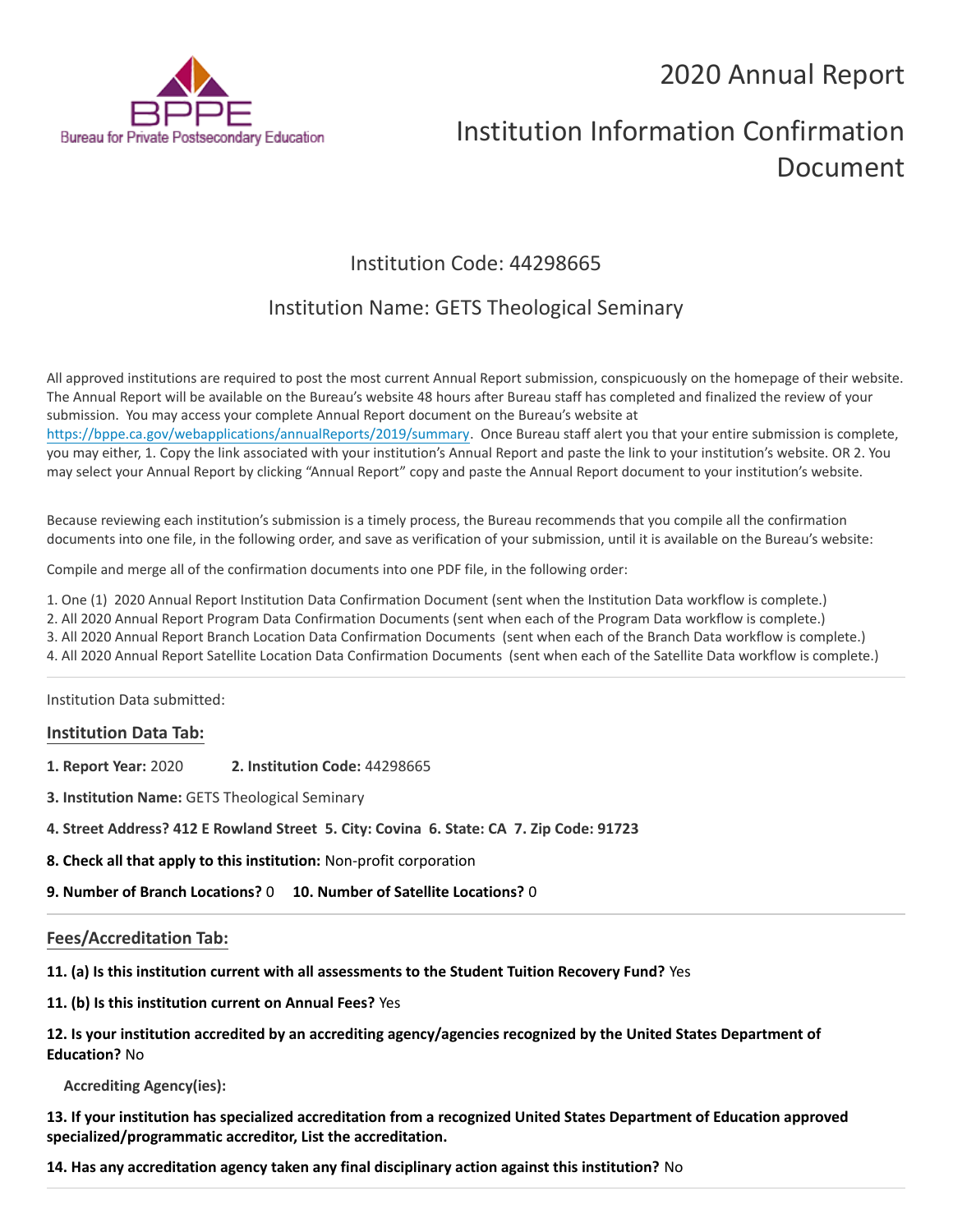### **Financial Tab:**

#### **15. Does your institution participate in federal financial aid programs under Title IV of the Federal Higher Education Act? No**

What is the total amount of Title IV funds received by your institution in this Reporting Year?

#### **16. Does your institution participate in veterans' financial aid education programs?** No

What is the total amount of veterans' financial aid funds received by your institution in this Reporting Year?

#### **17. Does your institution participate in the Cal Grant program?** No

What is the total amount of Cal Grant funds received by your institution in this Reporting Year?

#### **18. Is your institution on the California's Eligible Training Provider List (ETPL)?** No

#### **19. Is your institution receiving funds from the Workforce Innovation and Opportunity Act (WIOA) Program?** No

**20. Does your Institution participate in, or offer, any other state or federal government financial aid programs? (i.e., vocational rehab…)** : No

If yes, please provide the name of the financial aid program.

What is the total amount of any other state of federal funds received by your institution in the reporting year?

#### **21. The percentage of institutional income that was derived from public funding.** 0

**22. Does your Institution participate in, or offer any non-government financial aid programs? (i.e., private grants/loans, institutional grants/loans) : No**

**22a. You indicated "Yes" for #22, please provide the name of the financial aid programs below.**: 0

**23. The percentage of institutional income in the reporting year derived from any non-government financial aid. : 0**

**24. Enter the most recent three-year cohort default rate reported by the U.S. Department of Education for this institution, if applicable.: 0**

**25. Provide the percentage of the students who attended this institution during this Reporting Year who received federal student loans to help pay their cost of education at the school.: 0**

**26. Provide the average amount of federal student loan debt of graduates who took out federal student loans at this institution. : \$0.00**

## **Offerings Tab:**

- **27. Total number of students enrolled at this institution?** 18
- **28. Number of Doctorate Degree Programs Offered?** 0
- **29. Number of Students enrolled in Doctorate programs at this institution?** 0
- **30. Number of Master Degree Programs Offered?** 1
- **31. Number of Students enrolled in Master programs at this institution?** 18
- **32. Number of Bachelor Degree Programs Offered?** 0
- **33. Number of Students enrolled in Bachelor programs at this institution?** 0
- **34. Number of Associate Degree Programs Offered?** 0
- **35. Number of Students enrolled in associate programs at this institution?** 0
- **36. Number of Diploma or Certificate Programs Offered?** 0
- **37. Number of Students enrolled in diploma or certificate programs at this institution? 0**